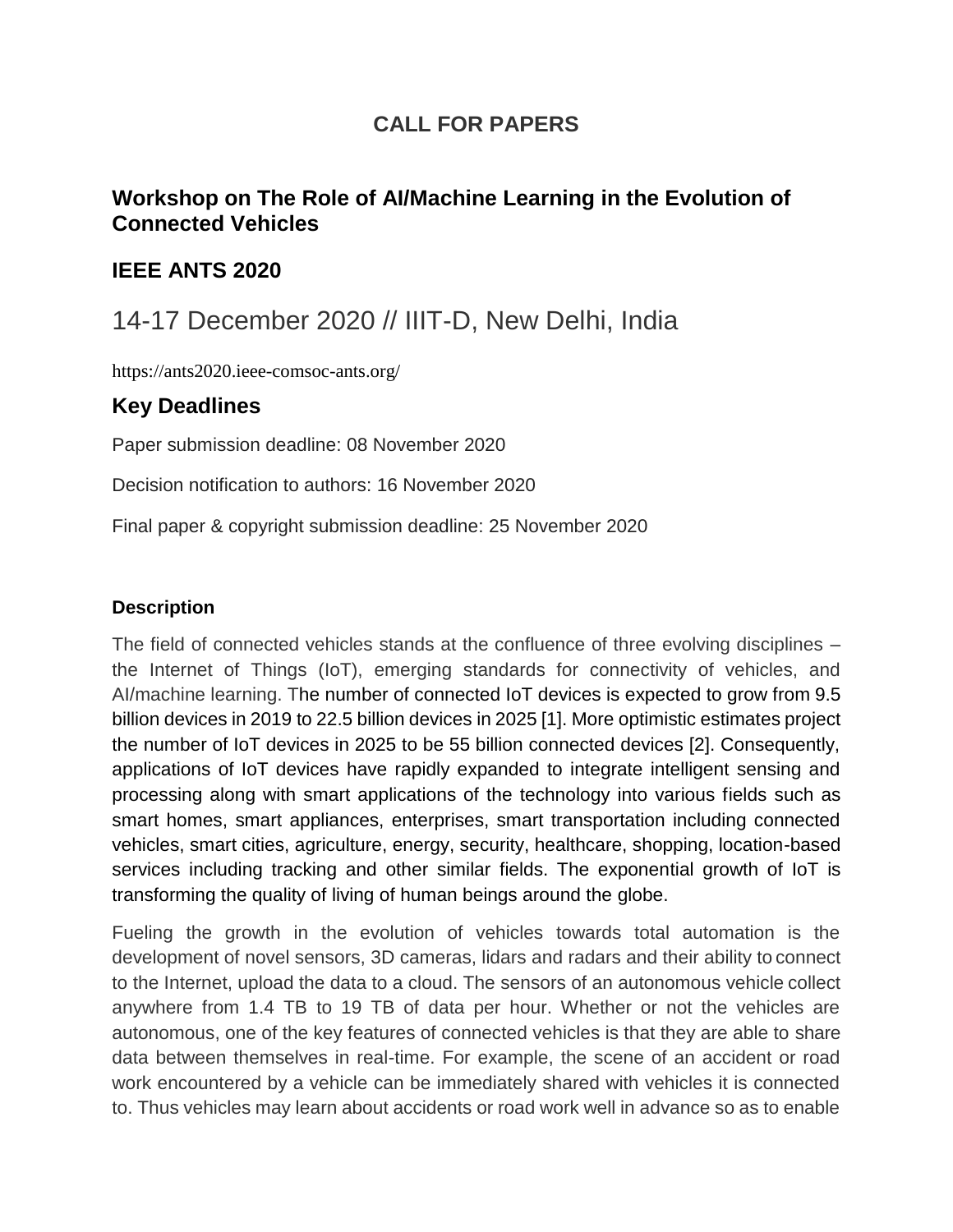them to make smart decisions and establish alternate routes to their destinations. The workshop will help in understanding the role of these sensors with use cases.

The vast amount of raw data collected must by mined for it to become useful in ensuring traffic safety by means such as intelligent rerouting of traffic or distribution of information on roadwork activities or accidents. Machine learning is a mechanism that has become extremely powerful in extracting meaningful data. A number machine learningalgorithms exist and can be broadly classified under unsupervised, supervised, and reinforcement learning algorithms. A number of algorithms exist under each category. The workshop will address the impact of machine learning and their applications to connected vehicleswith several use cases.

#### *Scope*

The workshop will address a number of technical issues involving the application of artificial intelligence/machine learning to connected vehicles such as, but not limited to, the following:

- 3D computer vision in connected vehicles
- Action and behavior recognition of drivers/vehicles in connected vehicles
- Adversarial learning, adversarial attack and defense methods in connected vehicles
- Biometrics, face, gesture, body pose of driver in connected vehicles
- Computational photography, image and video synthesis in connected vehicles
- Efficient training and inference methods for networks in connected vehicles
- Explainable AI, fairness, accountability, privacy, transparency and ethics in connected vehicles
- Image retrieval in connected vehicles
- Low-level and physics-based vision analysis in connected vehicles
- Machine learning architectures and formulations in connected vehicles
- Motion and tracking in connected vehicles
- Neural generative models, auto encoders, GANs in connected vehicles
- Optimization and learning methods in connected vehicles
- Recognition (object detection, categorization) in connected vehicles
- Representation learning, deep learning in connected vehicles
- Scene analysis and understanding in connected vehicles
- Segmentation, grouping and shape in connected vehicles
- Transfer, low-shot, semi- and un- supervised learning in connected vehicles
- Video analysis and understanding in connected vehicles
- Vision + language, vision + other modalities in connected vehicles
- Visual reasoning and logical representation in connected vehicles